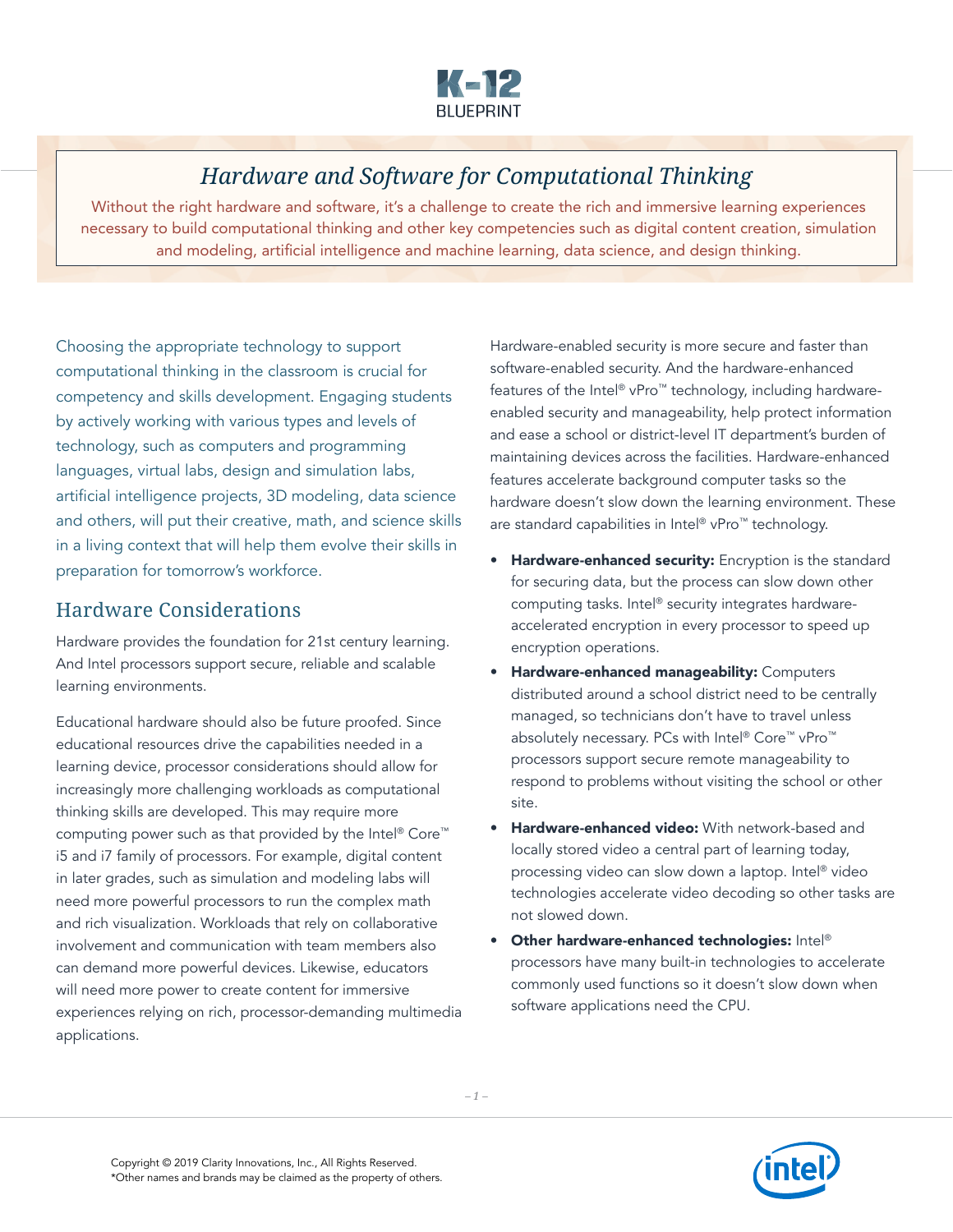### Software Considerations

In many modern industries, nearly everything is simulated and designed and sometimes 3D printed before it is built. In science, when it's too expensive, impractical, or impossible to perform experiments, most of our deepest insights come from simulation and modeling. And, in high-tech industries, modeling is used to develop smart, autonomous robots, or to extract behavioral patterns from vast and unstructured user data.

There are a wide range of possible learning resources that allow students to develop their reasoning, problem solving, perception, learning, and planning skills. These skills may require the creation and manipulation of digital media, sophisticated simulation and modeling, utilizing artificial intelligence technology and programming languages, defining and extracting data, and using logic, science, and math to construct systems that solve problems.

Much like with hardware, the software used by teachers, students, and school leaders needs to be powerful, secure, and future-proofed to withstand the demands of the education environment.

The technology employed must support skill building through tools and workloads requiring optimum processor performance. These technologies include:

- Virtual Reality. Virtual Reality (VR) may involve immersive experimentation and modeling, immersive game-based learning, and immersive skills training. Some popular virtual reality solutions include: Enduvo, Engage, Robo-Engineers, HoloLAB Champions, VictoryVR, Lifeliqe, and SpringboardVR.
- **Digital Media Creation.** The process of digital media creation helps support vital skills such as creative thinking, collaboration, and digital expression. Some popular digital media creation

solutions include: [tinkercad.com](http://tinkercad.com), [bookcreator.](http://bookcreator.com) [com](http://bookcreator.com), explaineverything.com, [spark.adobe.com](http://spark.adobe.com), [canva.com](http://canva.com), and [moovly.com](http://moovly.com).

- Virtual Science Lab Software. This type of software supports experimentation and modeling as well as concept simulation. Some popular virtual science lab software solutions are **[prepmagic.com](http://prepmagic.com)** and **[labster.com](http://labster.com)**.
- Game-Based Learning. Game-based learning often supports strategic and analytical thinking, problem solving, and experimentation. **[Minecraft.](http://Minecraft.net)** [net](http://Minecraft.net) is an example of a popular game-based solution that has translated well to the classroom.
- Programing and Coding. Programming and coding help build and support computational thinking, modeling and experimentation, as well as creative thinking. Popular programming and coding solutions include: **[unity.com/education](http://unity.com/education)**, [codakid.](http://codakid.com) [com](http://codakid.com), and [scratch.mit.edu](http://scratch.mit.edu).
- 3D Modeling. 3D modeling involves design and modeling, collaboration, and the expression of creativity. Some popular solutions include: [freecadweb.org](http://freecadweb.org), [makerbot.com](http://makerbot.com), [tinkercad.com](http://tinkercad.com), and [swappsforkids.com](https://www.swappsforkids.com/)



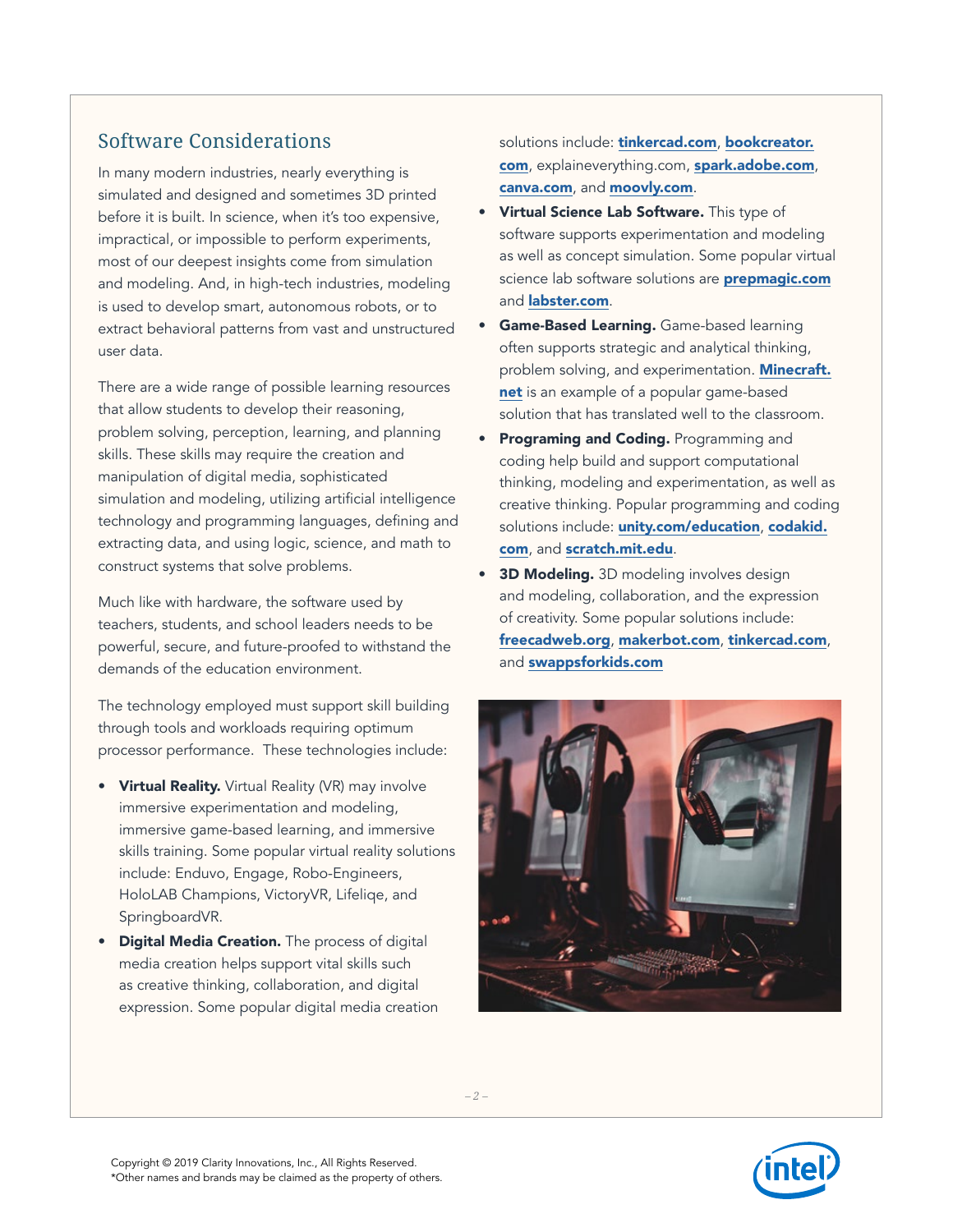Most 3D software packages contain integrated modules for modeling, texture mapping and animation at a minimum. Some of these solutions include:

- Autodesk Maya\*
- Autodesk 3D Studio Max\*
- Maxon Cinema 4D\* (standalone or bundled with Adobe After Effects CC\*)
- Autodesk MotionBuilder\*
- Pixologic ZBrush\*
- Autodesk Mudbox\* (digital sculpting and painting)
- Rhino 3D\*

Some free solutions include:

- Blender\*
- Clara.io\*
- Houdini\* (Apprentice version free with limitations)
- Daz 3D Studio\*
- Sketchup\* (free to \$299/year)

Photo editing software allows students to optimize and work with a wide range of image files and formats. Some of these solutions include:

- Adobe Lightroom CC\*
- Adobe Photoshop CC\*
- Luminar\*
- DXO Photo Lab\* (includes former Nik Collection\*)
- Affinity Photo\*
- ON1 Photo Raw\*
- Capture One Pro\*

Some free solutions include:

- PhotoLemur\* (free with watermark or paid)
- Raw Therapee\*
- Dark Table\*

Sound editing software is capable of both editing and optimizing audio files. This includes voiceover narration, music and sound effects. Some of these solutions include:

- Adobe Audition CC\*
- Steinberg CuBase Pro\*
- Reaper\*
- Avid Pro Tools\*

Video editing software allows students to edit various kinds of video and still imagery together with sound files in order to create a variety of projects.

- Adobe Premiere CC\*
- Adobe Premiere Rush\*
- Final Cut Pro X\*
- Vegas Pro 15\*
- Avid Media Composer\*
- Corel Video Studio Ultimate\*

Some free solutions include:

- DaVinci Resolve\*
- Lightworks\* (free and paid versions)
- Shotcut\*
- Movie Maker\*
- iMovie\* (Mac)

"There's that hurdle of professional learning, where a teacher doesn't feel comfortable introducing something that they are not terribly familiar with. The lowest bar thing a teacher could do is getting up to speed on block-based programming languages. The original one is MIT Scratch: it's visual programming. Through that, kids can do game design, storytelling, modeling, simulation…there's an awful lot you can do with MIT Scratch. And for teachers to get over their lack of confidence or lack of understanding, I think one of the best resources is Hour of Code. Teachers don't have to have any experience at all to get their kids started in the Hour of Code exercises."

—Jane Krauss, *co-author of Computational Thinking and Coding for Every Student: The Teacher's Getting-Started Guide.*